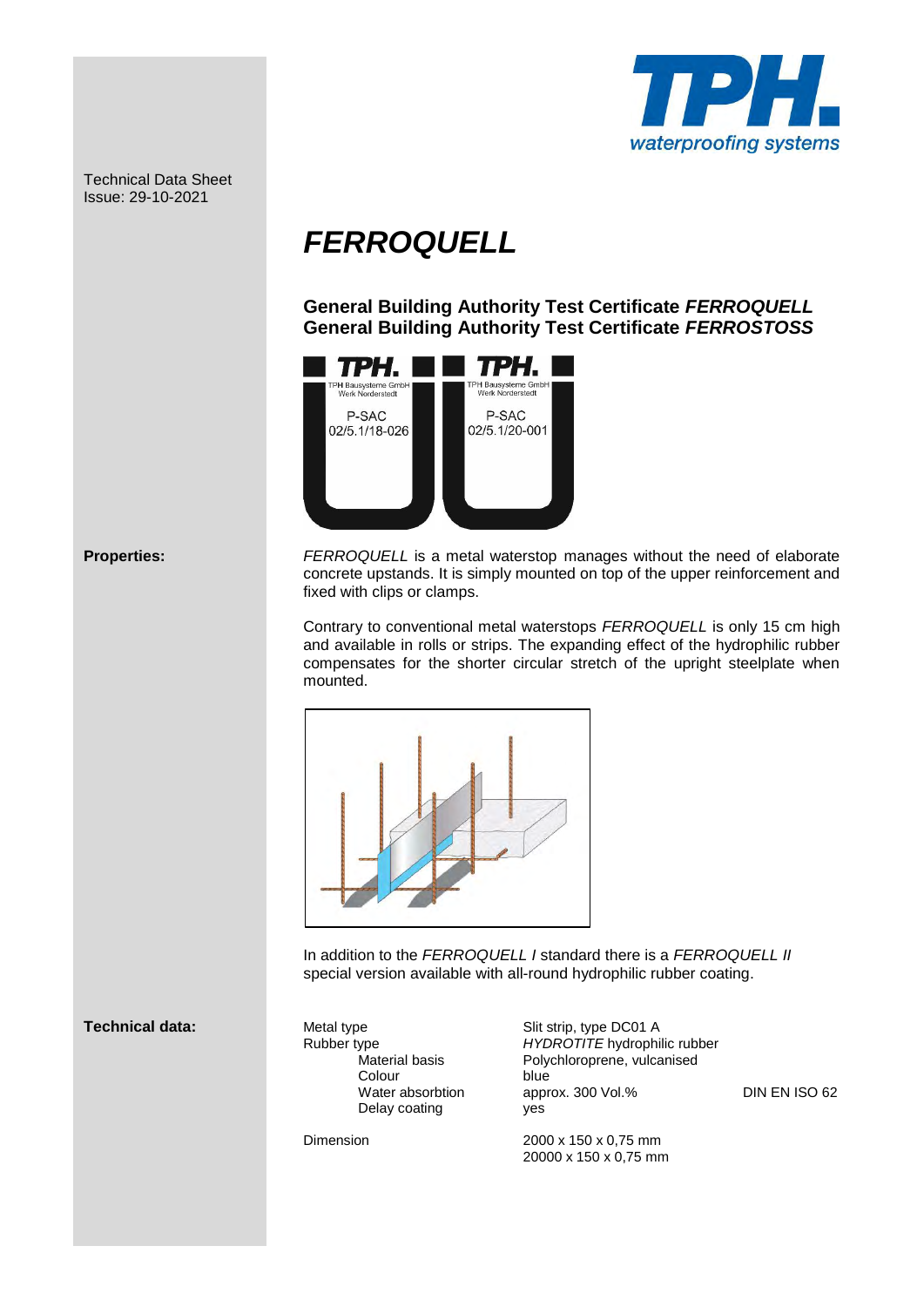

**Processing:** *FERROQUELL* must always be installed with the hydrophilic rubber facedown to the water. The metal waterstop is either mounted on top of the upper reinforcement before concreting or inserted immediately after concreting, deep enough so that the hydrophilic rubber is minimum 30 mm covered by concrete.

> The connection of individual metal waterstops is performed by means of fixing clamps *type SF* or *S* or fastening clips.

> When using fastening clips as the only fixing the upright position of the metal waterstop must be ensured by fixing with tie wire at the reinforcement.

> In contrast, the **FERROQUELL** joint metal waterstop is standing in upright position by using fixing clamps *type SF*. To increase stability, the fixing clamp should be fasten on reinforcement by means of tie wire.

> When using fixing clamp *Typ S* the joint metal waterstop is stabilised by welding of fixing clamp on the reinforcement.

> In case of difficult constructions (crossing points, T-joints etc.) the use of *QUELLFLEX* as assembling aid may be necessary.

> For connection of *FERROQUELL* joint metal waterstop system to internal expansion joint tapes the use of *FERRODEHN* is recommended.



 The connection of *FERRODEHN* to the *FERROQUELL*-system is achieved by using standard fixing clamps or fastening clips.



 The fixation to expansion joint tapes is carried out by means of a flange connection, which can be fixed easily without any tool by using wing bolts. The flange is sealed with two stripes of hydrophilic rubber on both sides.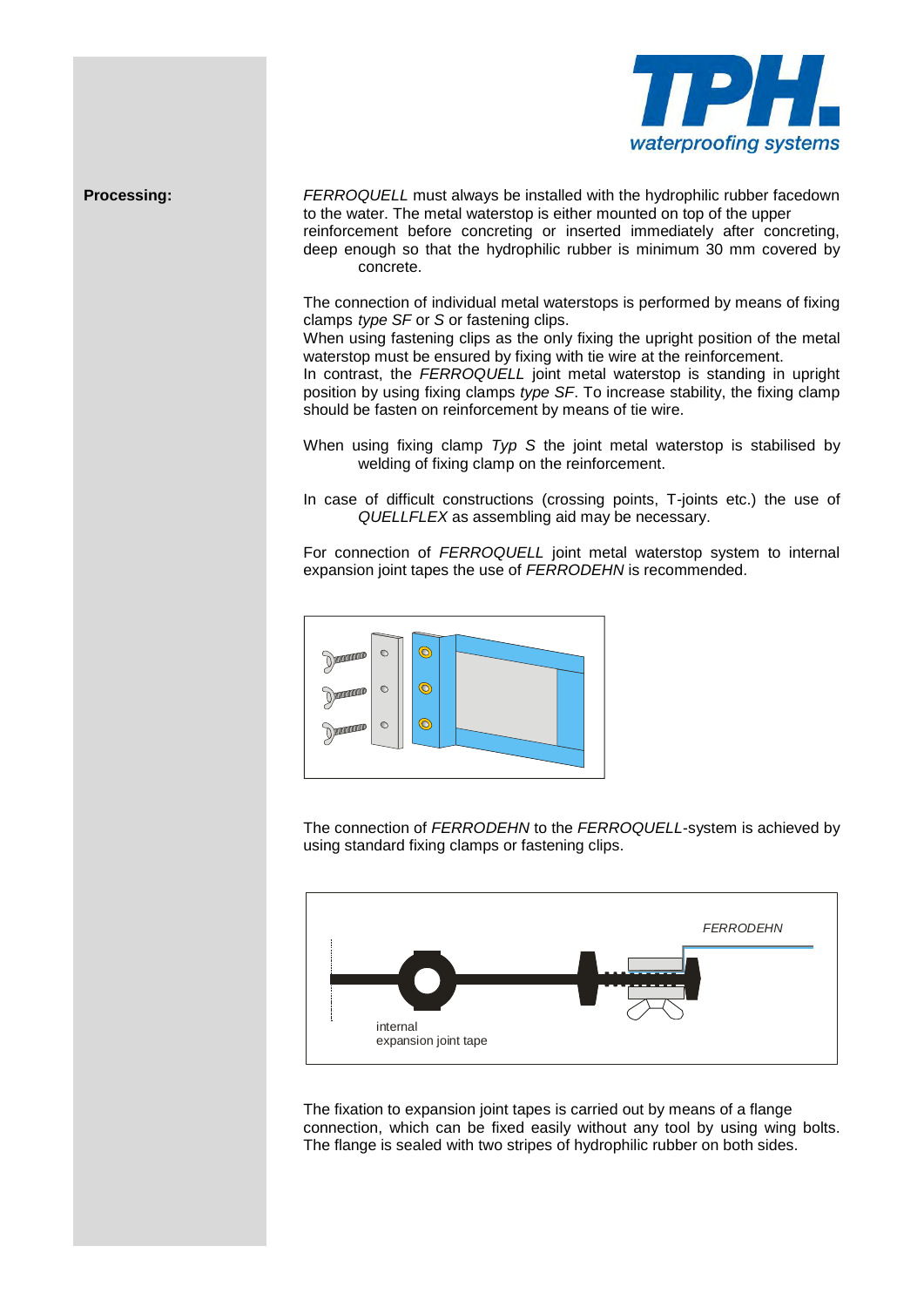

 When *FERROQUELL* is applicated for sealing of precast double walls the use of *FERROSTOSS* and *FERROECK* is recommended for sealing of vertical joints between the individual walls and in the corners.



 *FERROSTOSS* and *FERROECK* vertical joint elements are placed on the base plate and connected to the horizontal *FERROQUELL* joint metal waterstop each with two fixing clamps *type VF*. Furthermore the fixing devices of *FERROSTOSS* and *FERROECK* are fastened with dowels to the precast double wall.

## *Application of FERROSTOSS:*

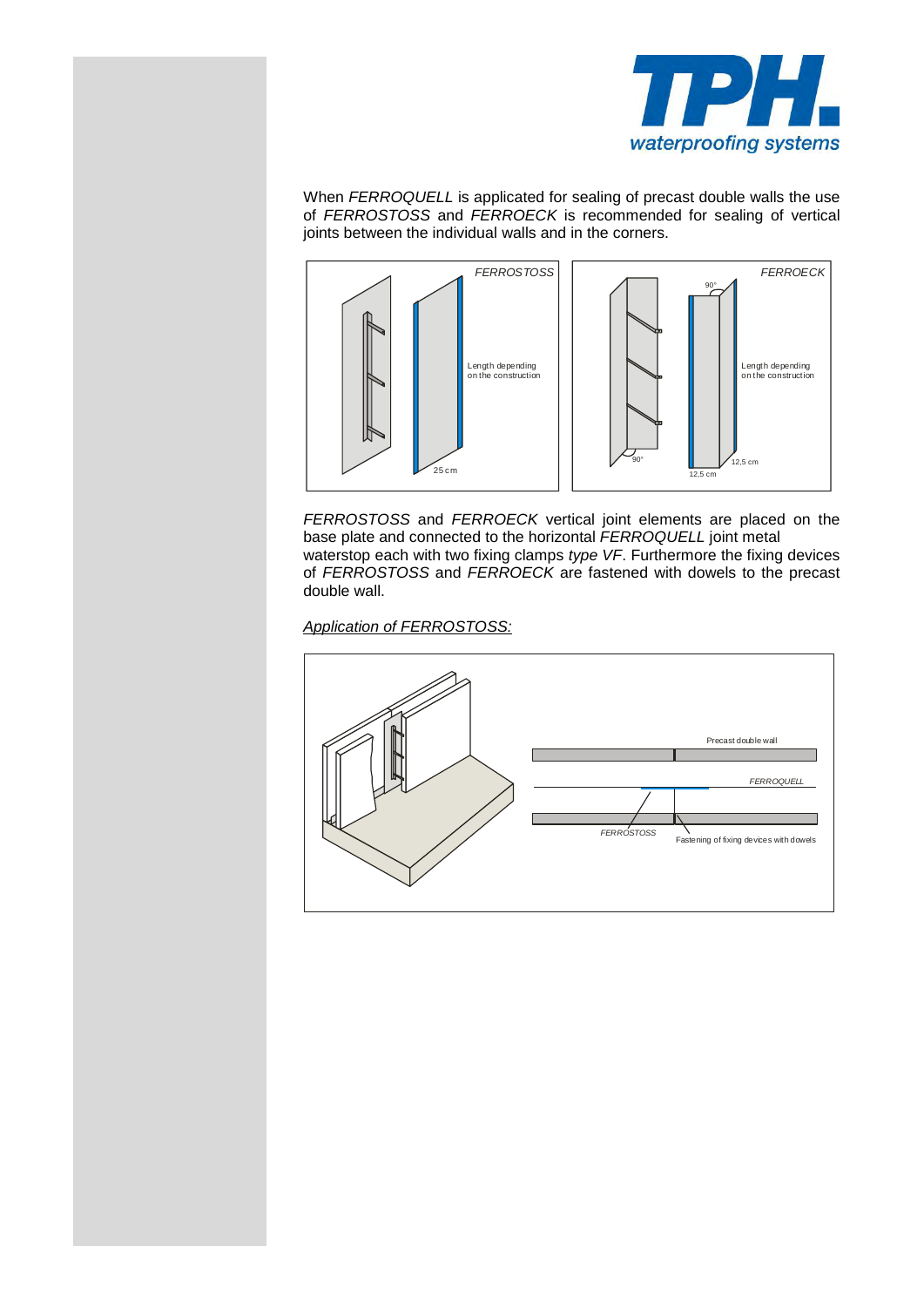

#### *Application of FERROECK:*



 In the corner of horizontal sealing the factory-bended *FERROQUELL I* corner element (or *FERROQUELL II* corner element) should be used for an optimal connection to *FERROECK* vertical joint element.



**Safety information:** No special measures required

**Packaging:** 2 m stripe 50 m in package 20 m roll 20 m in carton

> Further information on packaging of *FERROQUELL I* and *II*, *FERRODEHN*, *FERROECK*, *FERROSTOSS*, *FERROQUELL I* and *II* corner element please refer to the price list.

**Storage:** Shelf life at least 24 month in original packaging when stored in dry conditions between 15-25°C, protected from heat, frost and direct sunlight.

> After the expiration the use of the product is generally not recommended, unless an approval has been provided by TPH. This approval can only be obtained by the quality assurance department of TPH releasing the material after verification of main properties being within specification.